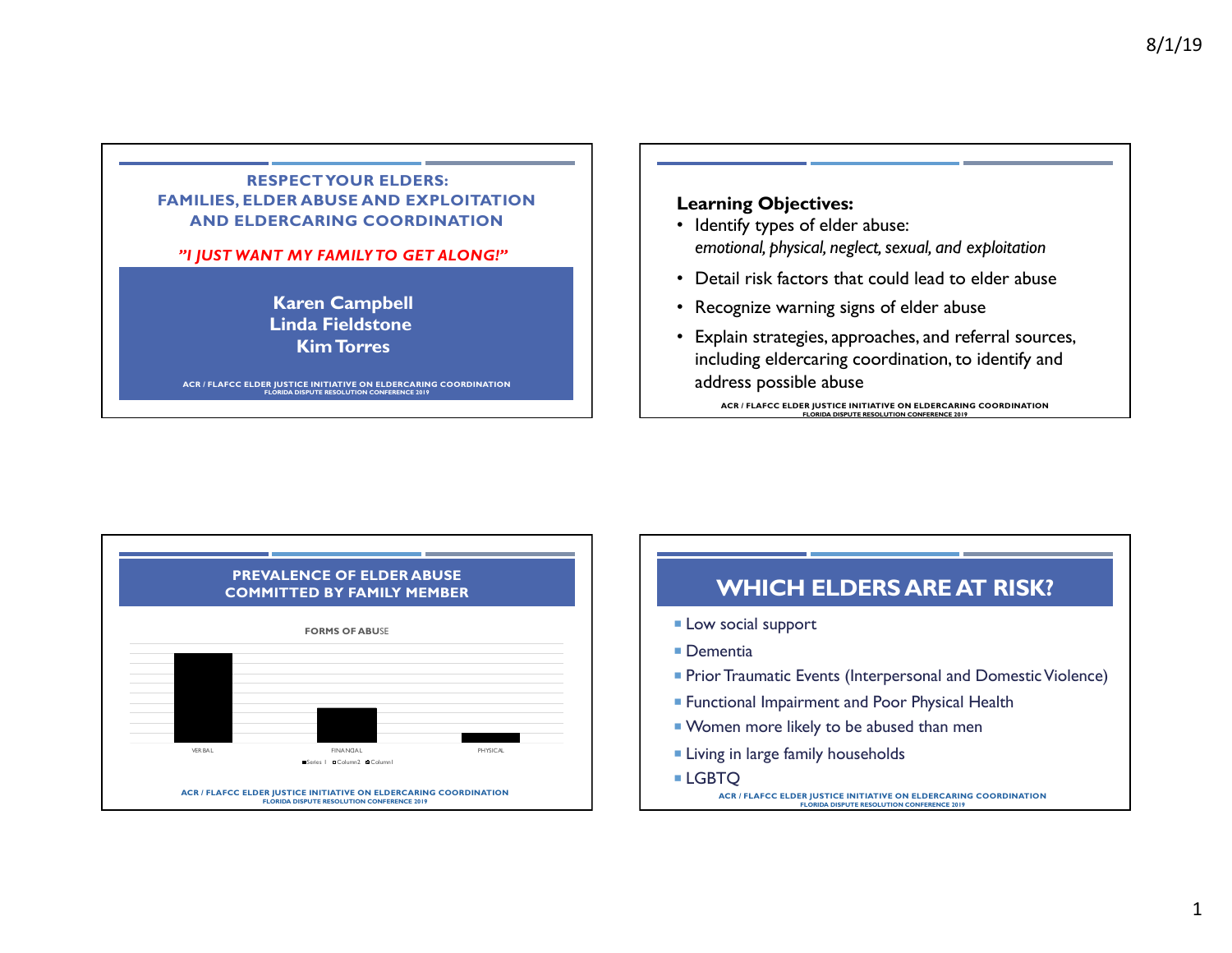## **FREQUENCY OF ABUSE**

- $\blacksquare$  1 in 10 seniors will experience elder abuse in their lifetime.
- Only about 7 percent of elder abuse gets reported to authorities.
- Two-thirds of elder abuse cases involve family members.
- ¡ Victims of elder abuse have a 300 percent higher mortality rate than seniors living in safe environments.
- Elder abuse costs Americans billions of dollars annually.

**ACR / FLAFCC ELDER JUSTICE INITIATIVE ON ELDERCARING COORDINATION FLORIDA DISPUTE RESOLUTION CONFERENCE 2019**

## **TYPES OF ABUSE**

¡ **PHYSICAL ABUSE:** 

An action to an older person that results in bodily harm or injury

¡ **SEXUAL ABUSE:** 

Forcing an older person to engage in sexual activity

- ¡ **FINANCIAL EXPLOITATION:**  Unauthorized use of older person's financial resources
- ¡ **CAREGIVER NEGLECT:**  Failure to provide an older person with necessary care and needs

**ACR / FLAFCC ELDER JUSTICE INITIATIVE ON ELDERCARING COORDINATION FLORIDA DISPUTE RESOLUTION CONFERENCE 2019**

#### KNOW THE SIGNS -WHAT TO LOOK FOR: **PHYSICAL ABUSE**

#### ¡**Actions:**

hitting, shoving, kicking, burning, restraining person

## ¡ **Signs to watch for:**

bruises, welts, cuts, burns, broken bones

**ACR / FLAFCC ELDER JUSTICE INITIATIVE ON ELDERCARING COORDINATION FLORIDA DISPUTE RESOLUTION CONFERENCE 2019**

#### KNOW THE SIGNS -WHAT TO LOOK FOR: **SEXUAL ABUSE**

- **Forcing the older person to look at pornography**
- **Taking photos of the person undressed**
- **Forcing the person to engage in sexual activity**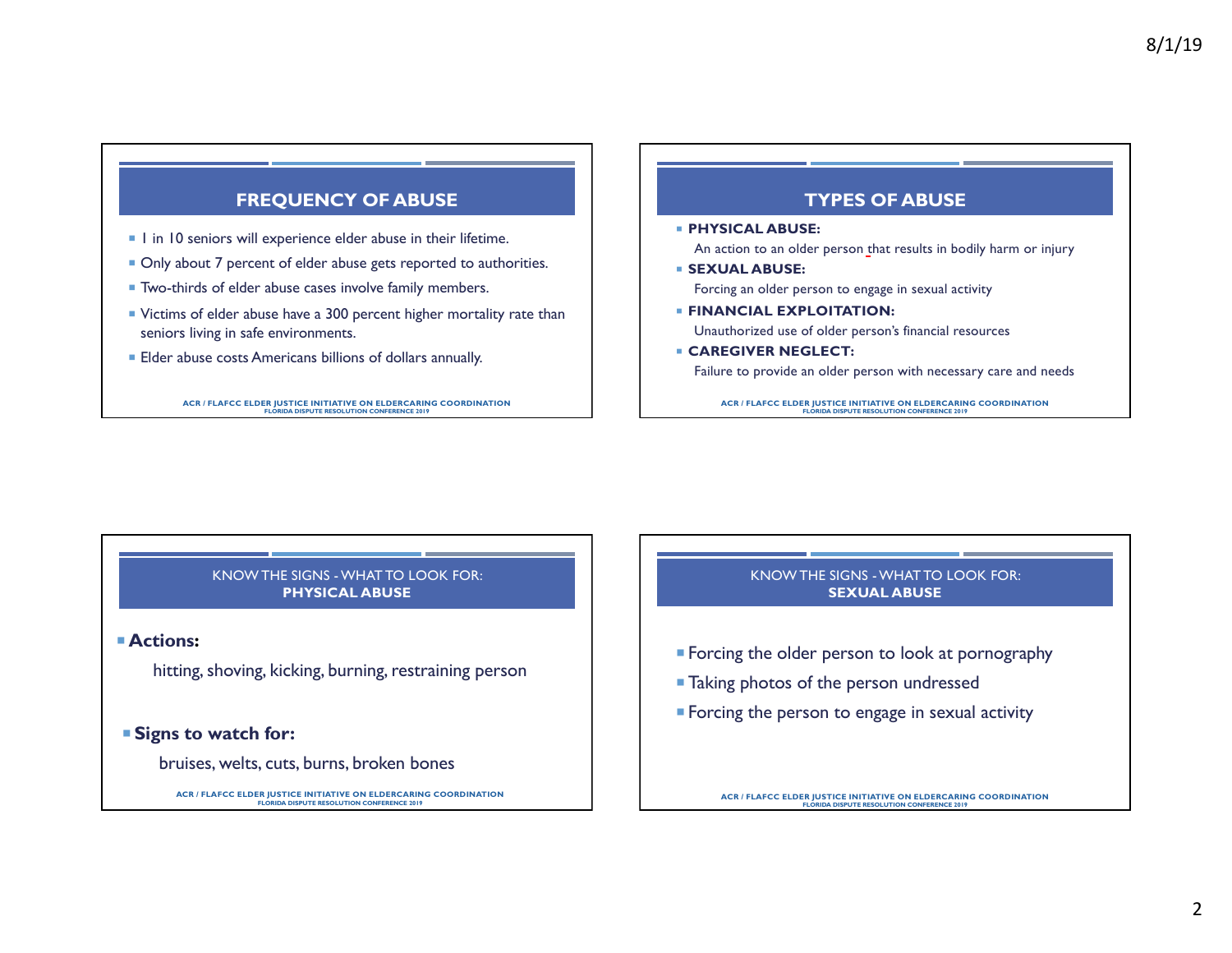



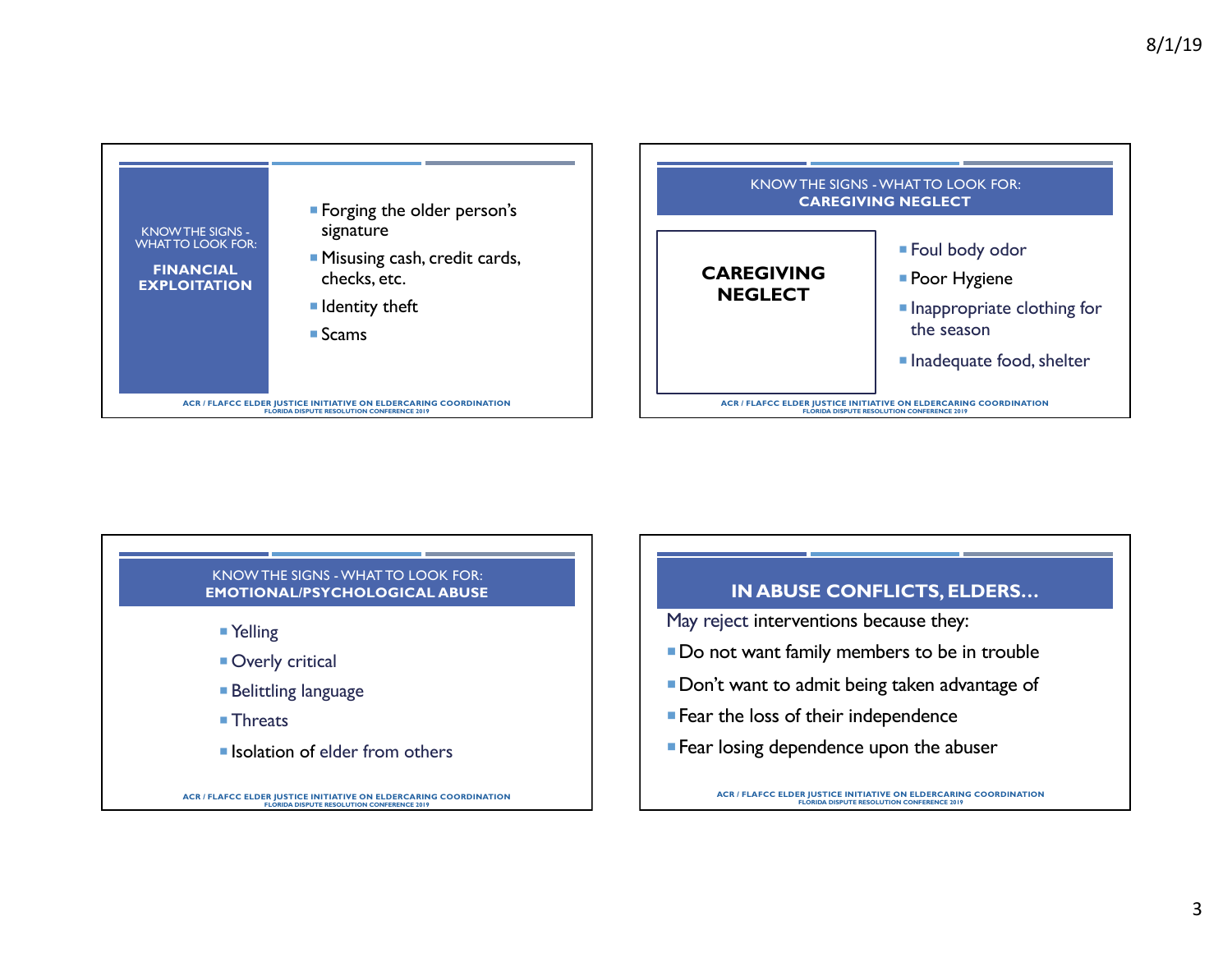# **TRADITIONAL RESPONSES TO ELDER ABUSE**

**Adult Protective Services** 

¡Law Enforcement

■ Court System

**ACR / FLAFCC ELDER JUSTICE INITIATIVE ON ELDERCARING COORDINATION FLORIDA DISPUTE RESOLUTION CONFERENCE 2019**

## **SCREENING FOR ABUSE OR NEGLECT**

- Safety of the Elder is Paramount
- ABA Elder Mediation Screening Tool for Evaluating Risk
- **Safety Precautions**
- Tension between legal duty and ethical duty: Model Rules of Professional Conduct, Rule 1.2

**ACR / FLAFCC ELDER JUSTICE INITIATIVE ON ELDERCARING COORDINATION FLORIDA DISPUTE RESOLUTION CONFERENCE 2019**

#### **RESPONSIBILITY TO REPORT: FLORIDA STATUTES AND RULES**

- Duty to the Elder: FS 415.1034 Mandatory Reporting of Abuse, Neglect or Exploitation of Vulnerable Adults
- Elder Justice Act, 2010
- DCF Abuse Report Hotline Guidelines for Professionals (link)
- **Mediator's Responsibilities: FS 44.405 Confidentiality: privilege; exceptions---**
- Rules for Certified and Court Appointed Mediators: Rule 10.420(a)(3)(b) Adjournment or Termination
- Mandatory verses Discretionary Reporting: MEAC Opinions

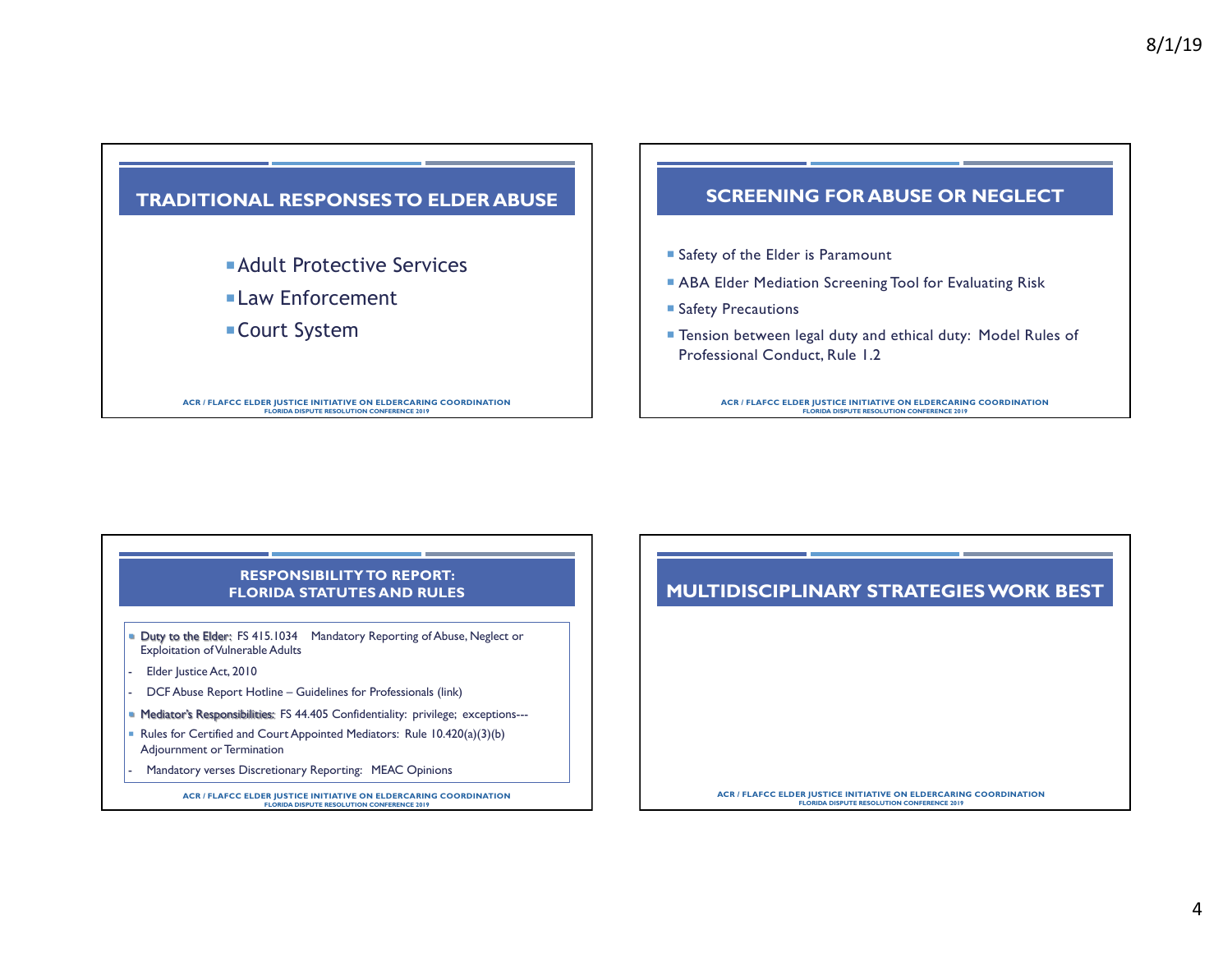

- **Participation of Third Party**
- **Representation by Counsel**
- Security
- Referral for Services
- **Adjournment or Impasse**

**ACR / FLAFCC ELDER JUSTICE INITIATIVE ON ELDERCARING COORDINATION FLORIDA DISPUTE RESOLUTION CONFERENCE 2019**

#### **ELDER JUSTICE INITIATIVE ON ELDERCARING COORDINATION**

…helps families reduce conflict, minimizes risks and abuse, and respects and preserves the dignity, and quality of life of aging persons

**ACR / FLAFCC ELDER JUSTICE INITIATIVE ON ELDERCARING COORDINATION FLORIDA DISPUTE RESOLUTION CONFERENCE 2019**

# **An Eldercaring Coordinator (EC):**

## **Provides benefit to:**

- Elders
- **Example 2** Legally authorized decision-makers
- Others who participate by court order or invitation

**ACR / FLAFCC ELDER JUSTICE INITIATIVE ON ELDERCARING COORDINATION FLORIDA DISPUTE RESOLUTION CONFERENCE 2019**

Resolves high conflict disputes in a manner that respects the elder's need for autonomy and safety…

 $\blacksquare$  in a manner that respects the elder's need for autonomy and safety…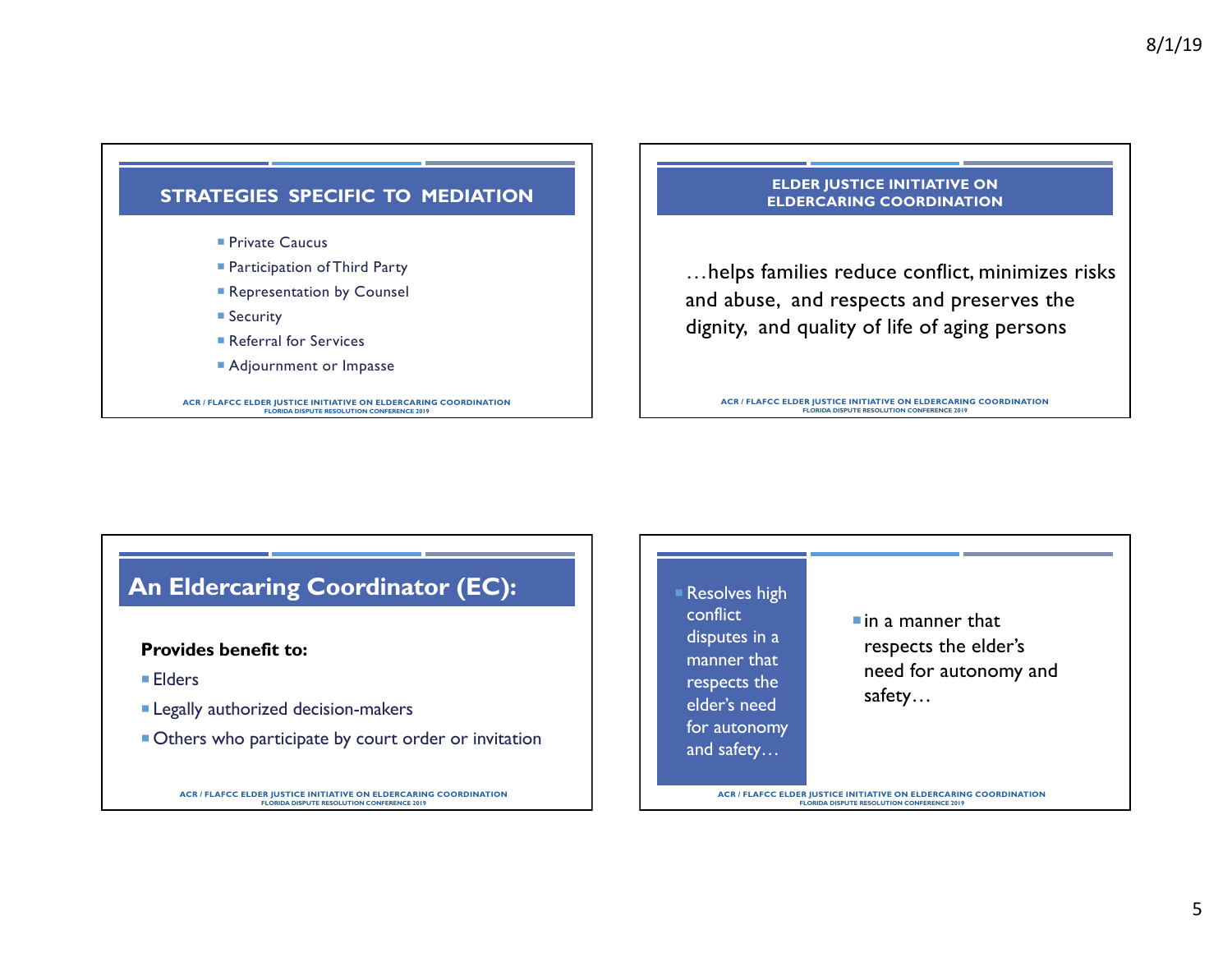## **EC ROLE VIA COURT ORDER**

- §Enables more effective communication, negotiation and problem-solving skills
- §Offers education about elder care resources;
- §Facilitates creation, modification, or implementation of eldercaring plan;
- §Makes recommendations for resolutions; and
- §Makes decisions within scope of court order or with parties' prior approval.

#### Transforming Intractable Conflict

**ACR / FLAFCC ELDER JUSTICE INITIATIVE ON ELDERCARING COORDINATION FLORIDA DISPUTE RESOLUTION CONFERENCE 2019**